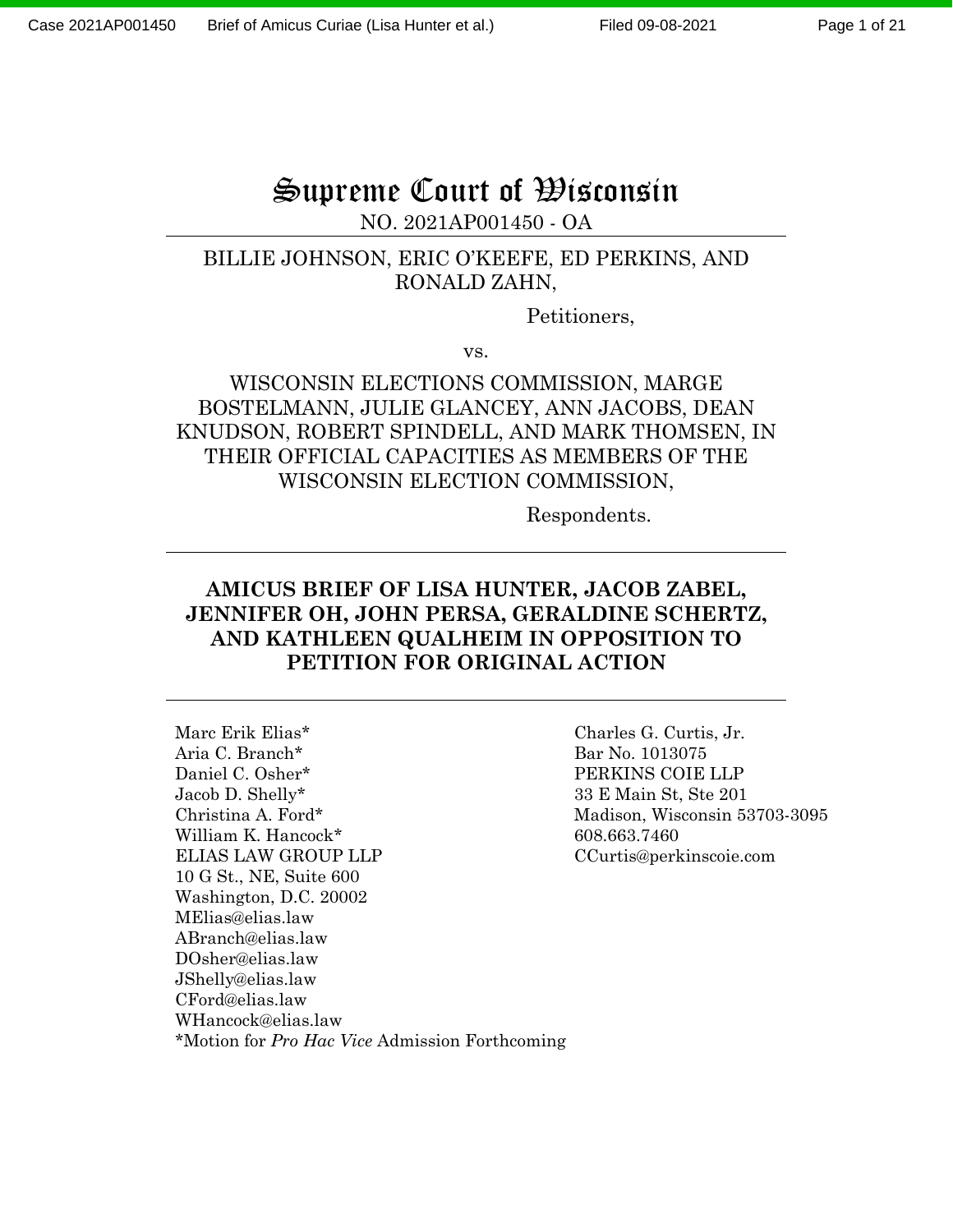## **TABLE OF CONTENTS**

## **Page**

| I. | Federal courts are better insulated from the<br>partisan forces that seek to dominate the      |  |
|----|------------------------------------------------------------------------------------------------|--|
| П. | Trial courts are better prepared for the<br>intensive fact finding that this dispute is likely |  |
|    | III. Petitioners do not raise any claims that will be                                          |  |
|    |                                                                                                |  |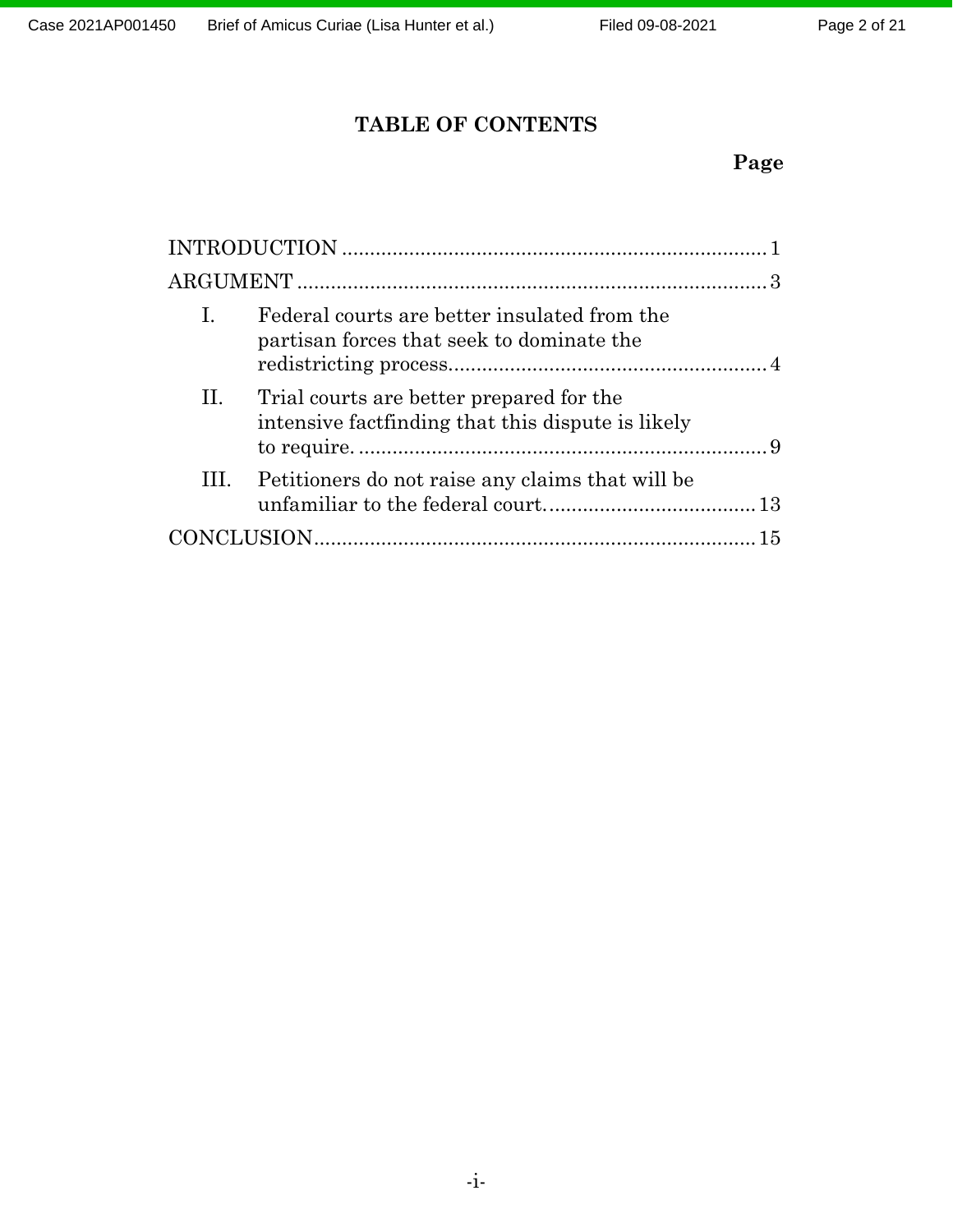## **TABLE OF AUTHORITIES**

**Page(s)**

## **Cases**

| <i>Baumgart v. Wendelberger, No.</i> 01-C-0121, 02-C-0366, 2002 WL     |
|------------------------------------------------------------------------|
| Black Leaders Organizing for Communities v. Spindell, 3:21-cv-         |
|                                                                        |
| Hunter v. Bostelmann, No. 3:21-cv-00512 (W.D. Wis. Aug. 13,            |
| In re Petition for Proposed Rule to Amend Wis. Stat. $\S 809.70$       |
| In Re: Petition for Proposed Rule to Amend Wis. Stat. $\S 809.70$      |
| Jensen and State ex rel. Reynolds v. Zimmerman, 22 Wis. 2d 544,        |
| <i>Jensen v. Wis. Elections Bd., 249 Wis. 2d 706, 639 N.W.2d 537</i>   |
| <i>Prosser v. Elections Bd., 793 F. Supp. 859 (W.D. Wis. 1992)  12</i> |
|                                                                        |
| Wis. State AFL-CIO v. Elections Bd., 543 F. Supp. 630 (Wis. E.D.       |

## **Statutes and Other Authorities**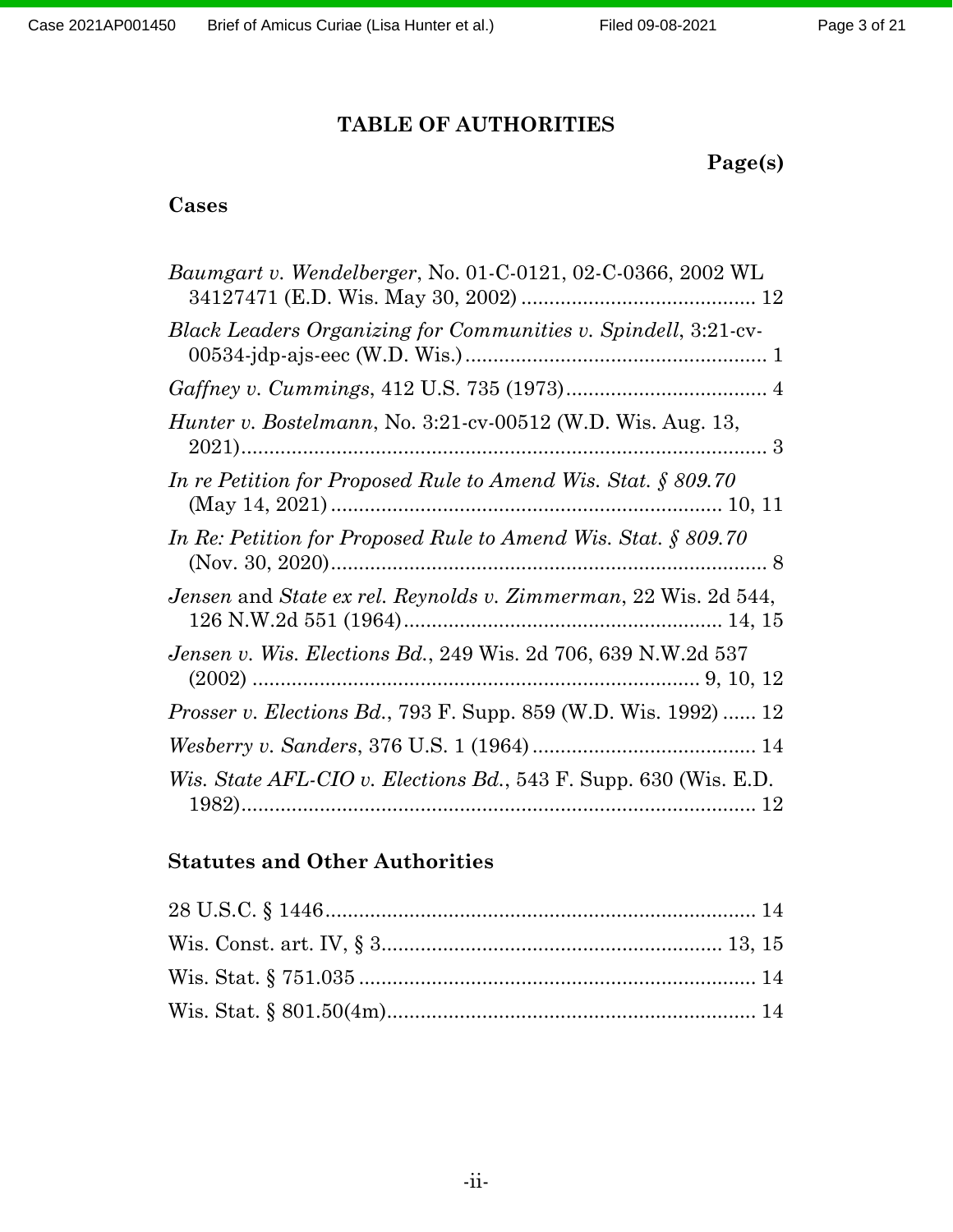#### **INTRODUCTION**

<span id="page-3-0"></span>This Court has been clear: ordinary redistricting disputes do not warrant the exercise of this Court's original jurisdiction. This is especially true where the Petition—as here—anticipates that the judiciary will be tasked with drawing new district maps in the first instance. Instead, this hyper-political, intensely fact-bound process is more appropriately resolved by the three-judge federal district court where amici Lisa Hunter, Jacob Zabel, Jennifer Oh, John Persa, Geraldine Schertz, and Kathleen Qualheim have already filed an action that is well underway.[1](#page-3-1)

Since the United States Supreme Court interpreted the federal constitution in the 1960s to require decennial redistricting, the state judiciary has *never* drawn Wisconsin's political boundaries. But federal courts have done so regularly, including in three of the previous four cycles. Where the elected branches fail

<span id="page-3-1"></span><sup>&</sup>lt;sup>1</sup> There is another federal redistricting action pending before the same threejudge federal court, and the plaintiffs in both cases have consented to consolidation. *See Black Leaders Organizing for Communities v. Spindell*, 3:21 cv-00534-jdp-ajs-eec (W.D. Wis.).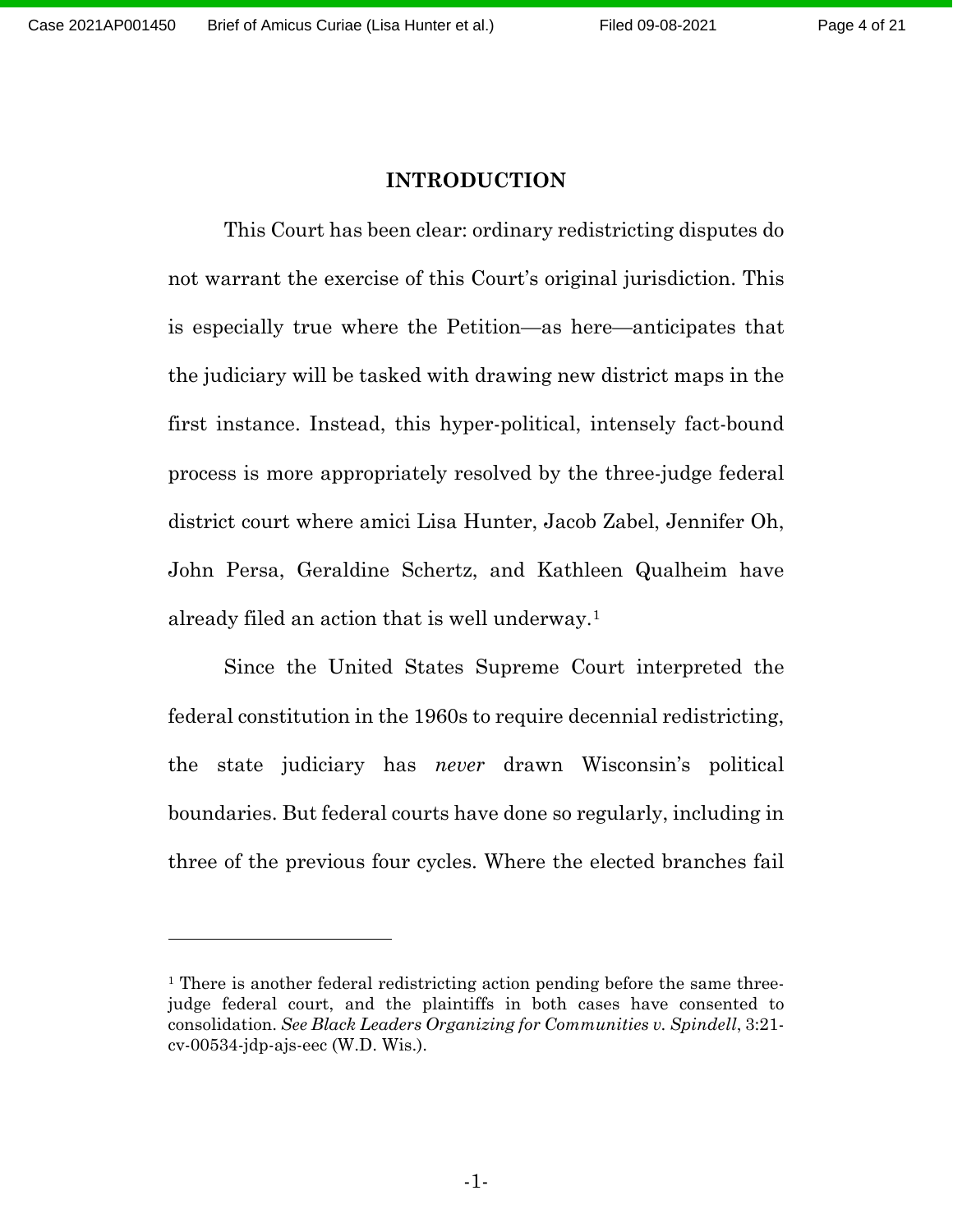Page 5 of 21

to redistrict on their own, this is as it should be for a variety of reasons. First, as several members of this Court have explained, the institutional credibility of life-tenured federal judges is more likely to survive the partisan blood sport of assigning voters to politicians through redistricting. Second, trial courts are experienced factfinders, and they have developed the comprehensive procedures necessary to ensure all relevant evidence is gathered fairly and efficiently. And third, proposed actions like this one do not raise any issues unique to state law— Petitioners seek relief under the one-person, one-vote principle imported from federal law, and this Court has no special advantage in applying that rule. In fact, with regard to congressional redistricting, Petitioners have not identified *any state law claim at all.*

Because there is no reason to depart from this Court's consistent position that it should not exercise original jurisdiction in redistricting litigation, the Petition should be denied.

-2-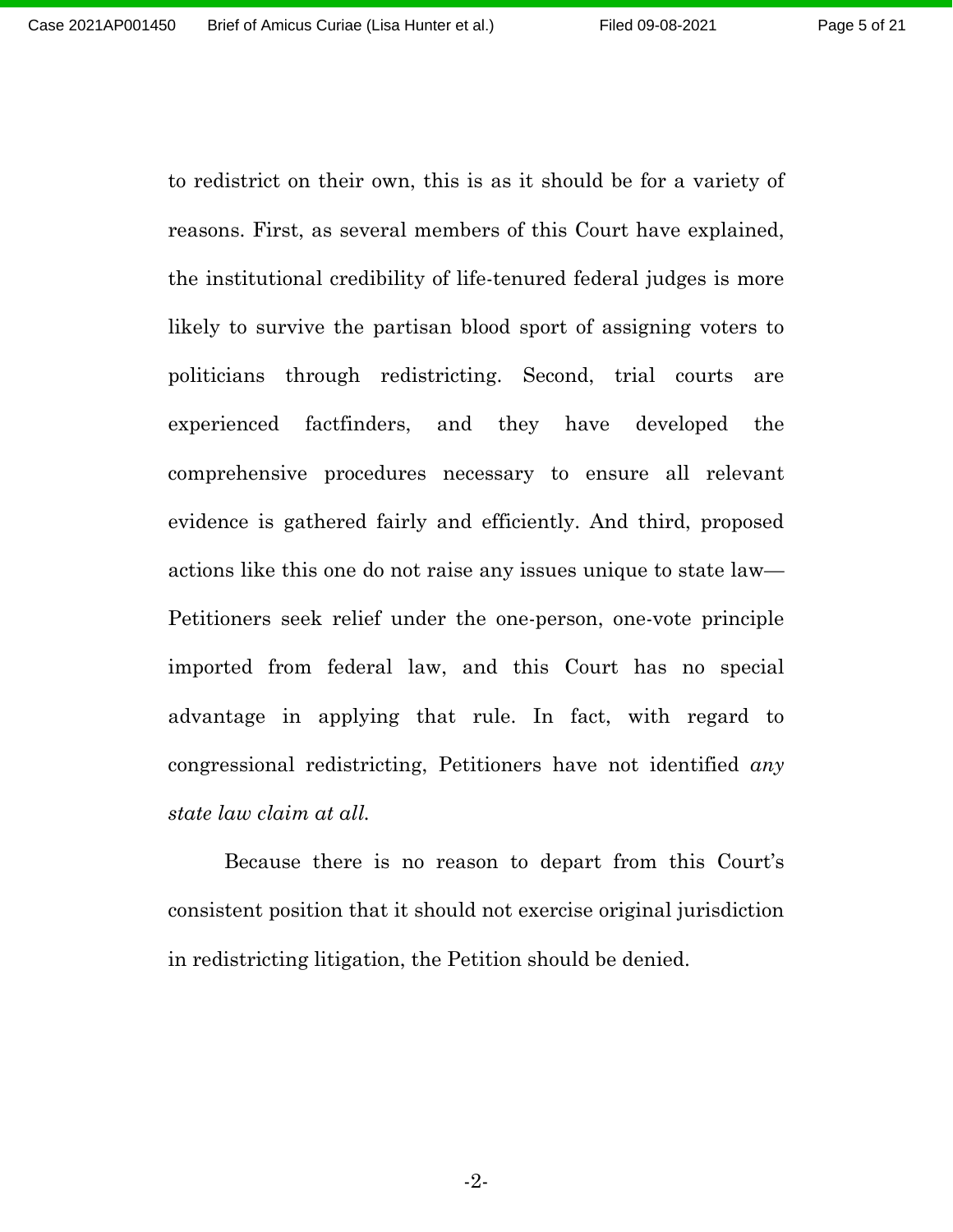#### **ARGUMENT**

<span id="page-5-0"></span>Amici and Petitioners agree: Wisconsin's congressional and legislative districts are unconstitutionally malapportioned and may not be used for future elections; the Legislature and governor are not reasonably likely to enact new districting plans in time for next year's candidate filing deadlines; and therefore, the judiciary must prepare to adopt the necessary maps. Amici filed precisely this claim in the United States District Court for the Western District of Wisconsin nearly a month ago, and that litigation is proceeding swiftly. *See Hunter v. Bostelmann*, No. 3:21-cv-00512 (W.D. Wis. Aug. 13, 2021). A three-judge panel has been appointed; related actions have been noted for consolidation; the Legislature has been granted intervention; the parties must file a proposed litigation schedule with the three-judge panel next Monday, September 13, and are in the process of meeting and conferring on plaintiffs' proposed schedule circulated last week; and Petitioners in this very case have filed an unopposed motion to intervene as plaintiffs in the federal litigation to make the same claims they are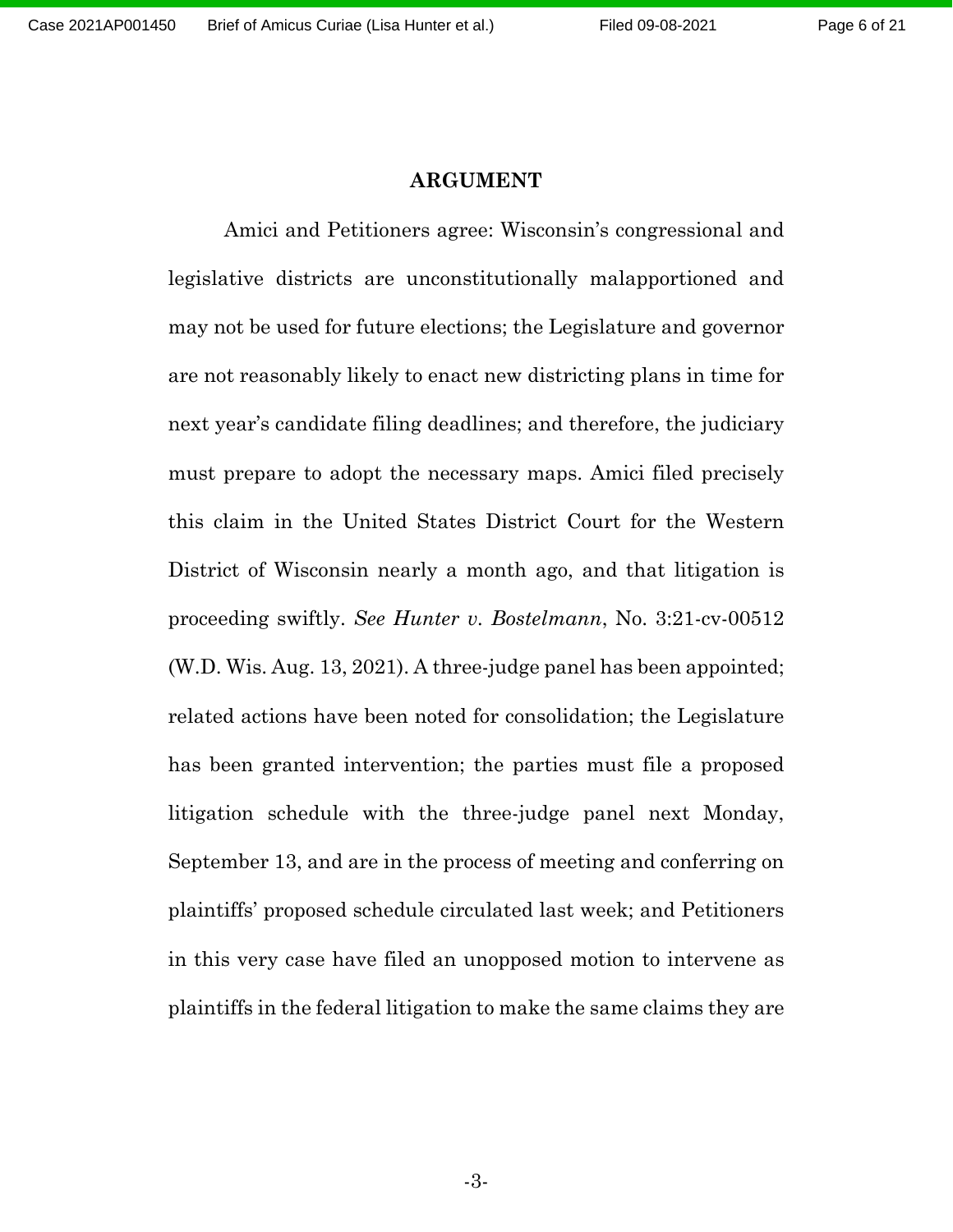Page 7 of 21

raising in their Petition. This Court's discretionary exercise of its original jurisdiction to hear a parallel and duplicative case would provide no additional benefit, while introducing considerable disadvantages. Because the federal court supplies the forum most conducive to resolving this dispute, the Petition should be denied.

#### <span id="page-6-0"></span>**I. Federal courts are better insulated from the partisan forces that seek to dominate the redistricting process.**

As the U.S. Supreme Court has noted, "[p]olitics and political considerations are inseparable from districting and apportionment." *Gaffney v. Cummings*, 412 U.S. 735, 753 (1973). This Court knows that truth well, which is why several Justices have previously emphasized that the Wisconsin Supreme Court is not the appropriate forum for district map-drawing.

In 2003, this Court appointed a committee of experts "to review Wisconsin state legislative redistricting history, redistricting rules and procedures in other jurisdictions, and to propose procedural rules in the event that due to a legislative impasse, an original action challenging existing districts would be filed and accepted." *In the Matter of the Adoption of Procedure for*

-4-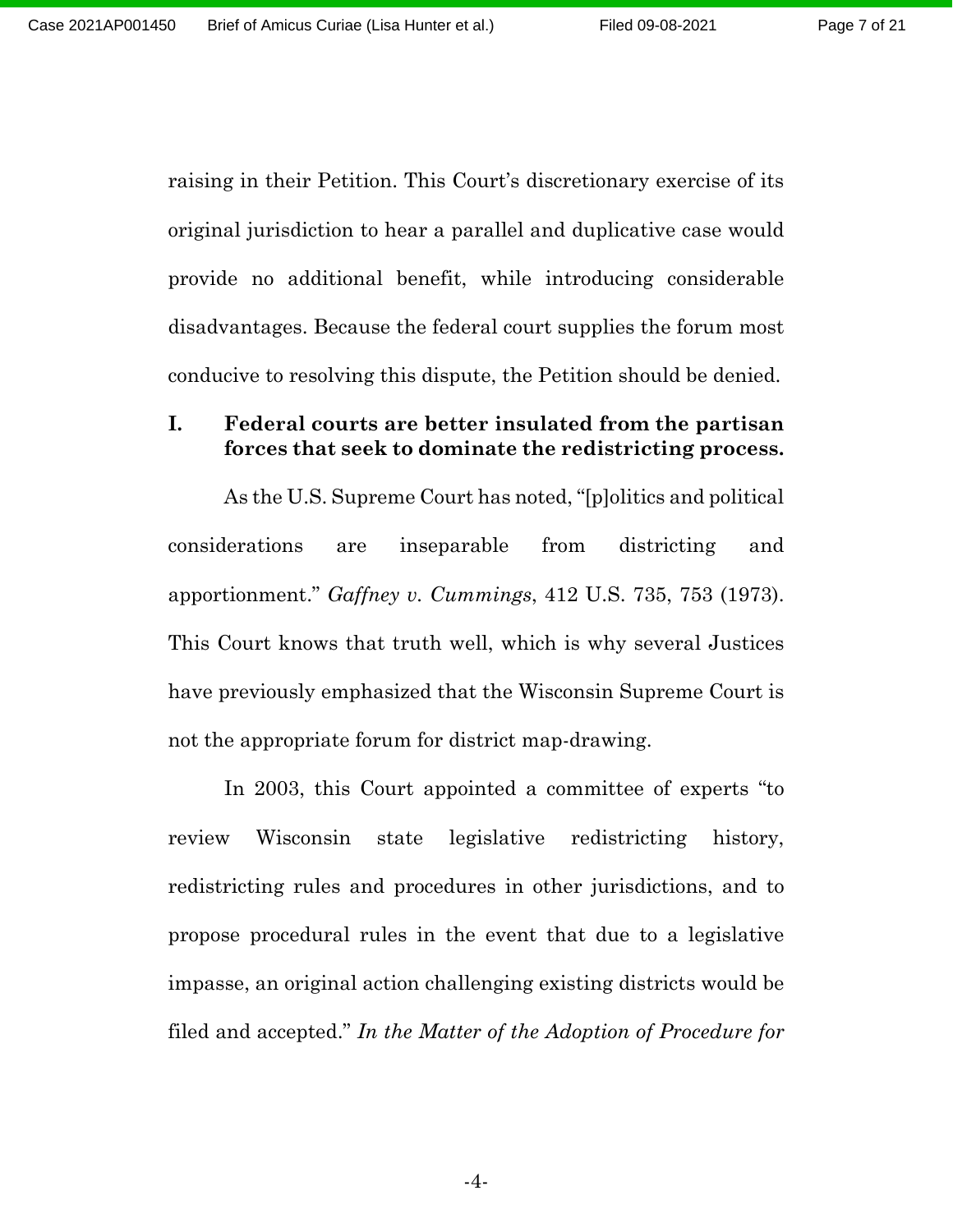*Original Action Cases Involving State Legislative Redistricting* (Wis. S. Ct. Jan. 30, 2009).[2](#page-7-0) Consideration of these issues by the committee and the Court continued for many years thereafter, culminating in an open administrative conference in January 2009 and a decision that same month declining to adopt any rules for redistricting litigation. *Id.* A central theme of these proceedings was the well-founded fear that redistricting litigation would ensnare the Court in partisan quarrels and undermine public perceptions of the Court's neutrality.

It was not only members of the public and assorted experts who voiced these concerns—several Justices themselves clearly recognized the political morass for exactly what it is. Explaining why she believed it would be "institutionally unwise" to adopt a redistricting rule, then-Justice Roggensack noted that redistricting litigation "has the probability to increase the political

<span id="page-7-0"></span><sup>2</sup> Available at

[https://www.wicourts.gov/sc/scord/DisplayDocument.html?content=html&seq](https://www.wicourts.gov/sc/scord/DisplayDocument.html?content=html&seqNo=35414) [No=35414.](https://www.wicourts.gov/sc/scord/DisplayDocument.html?content=html&seqNo=35414)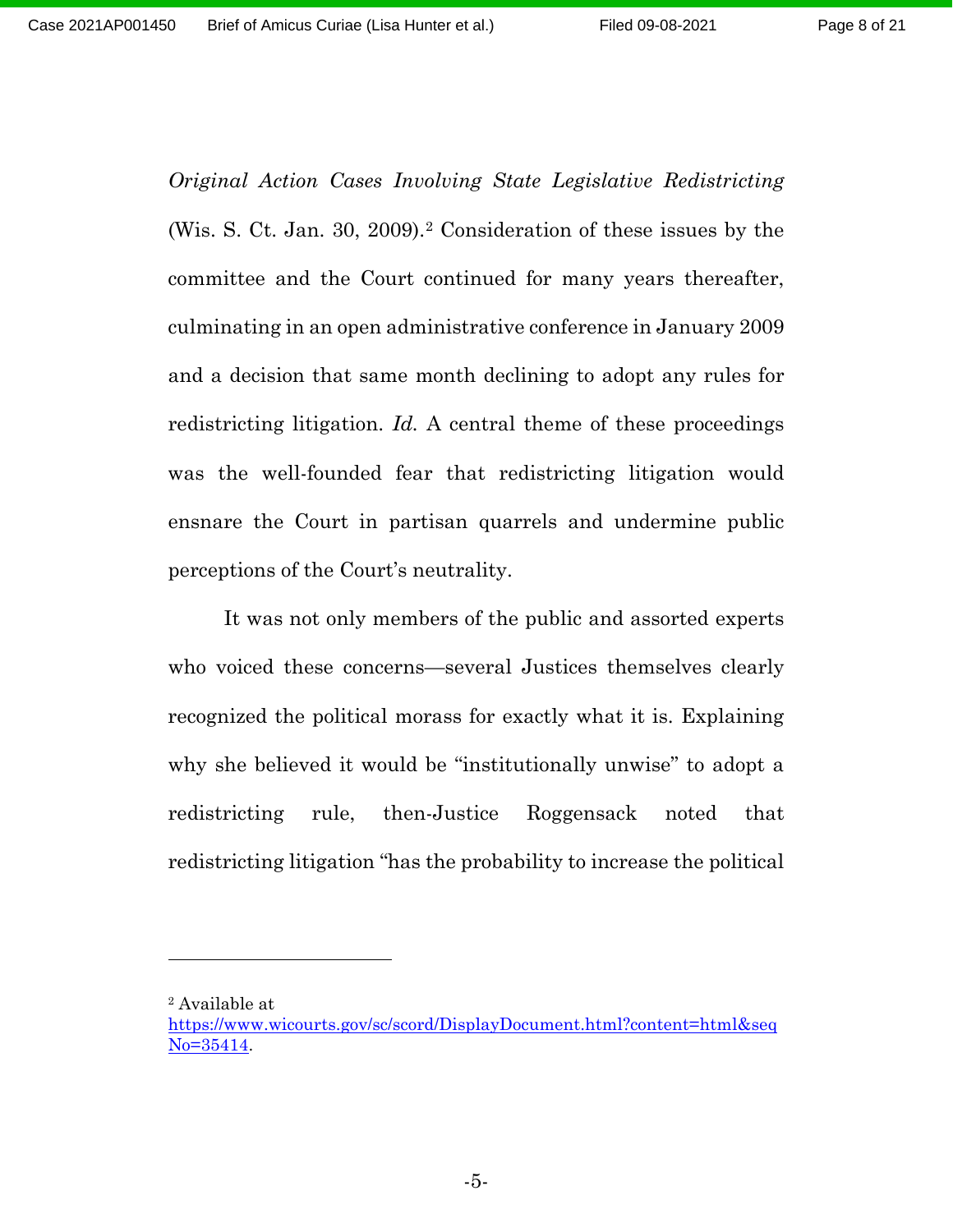pressures on this Court in a partisan way that is totally inconsistent with our jobs as a nonpartisan judiciary. . . . Redistricting is a huge danger to put on the Court's plate and a danger we do not need to accept." *See* Supreme Court Administrative Conference, Wisc. Eye (Jan. 22, 2009), [https://wiseye.org/2009/01/22/supreme-court-open-administrative](https://wiseye.org/2009/01/22/supreme-court-open-administrative-conference-3/)[conference-3/](https://wiseye.org/2009/01/22/supreme-court-open-administrative-conference-3/) at 33:16, 36:10, 38:07. She added, "if we . . . insert ourselves into the actual lawmaking function which is what redistricting is, I think the public cannot help but perceive us as less impartial and perhaps question our impartiality on other matters." *Id.* at 35:10. Now-Chief Justice Ziegler expressed similar concerns about placing the Court "squarely within the sights of the partisan political framework." *Id.* at 1:05:25. Then-Justice Gableman agreed that the state judiciary's involvement in mapdrawing would "be dangerous to the institution of this Court" and unnecessarily place it "in the center stage of partisan politics." *Id.* at 1:09:40. And then-Justice Prosser, a longtime legislative leader who was intimately familiar with the redistricting process, warned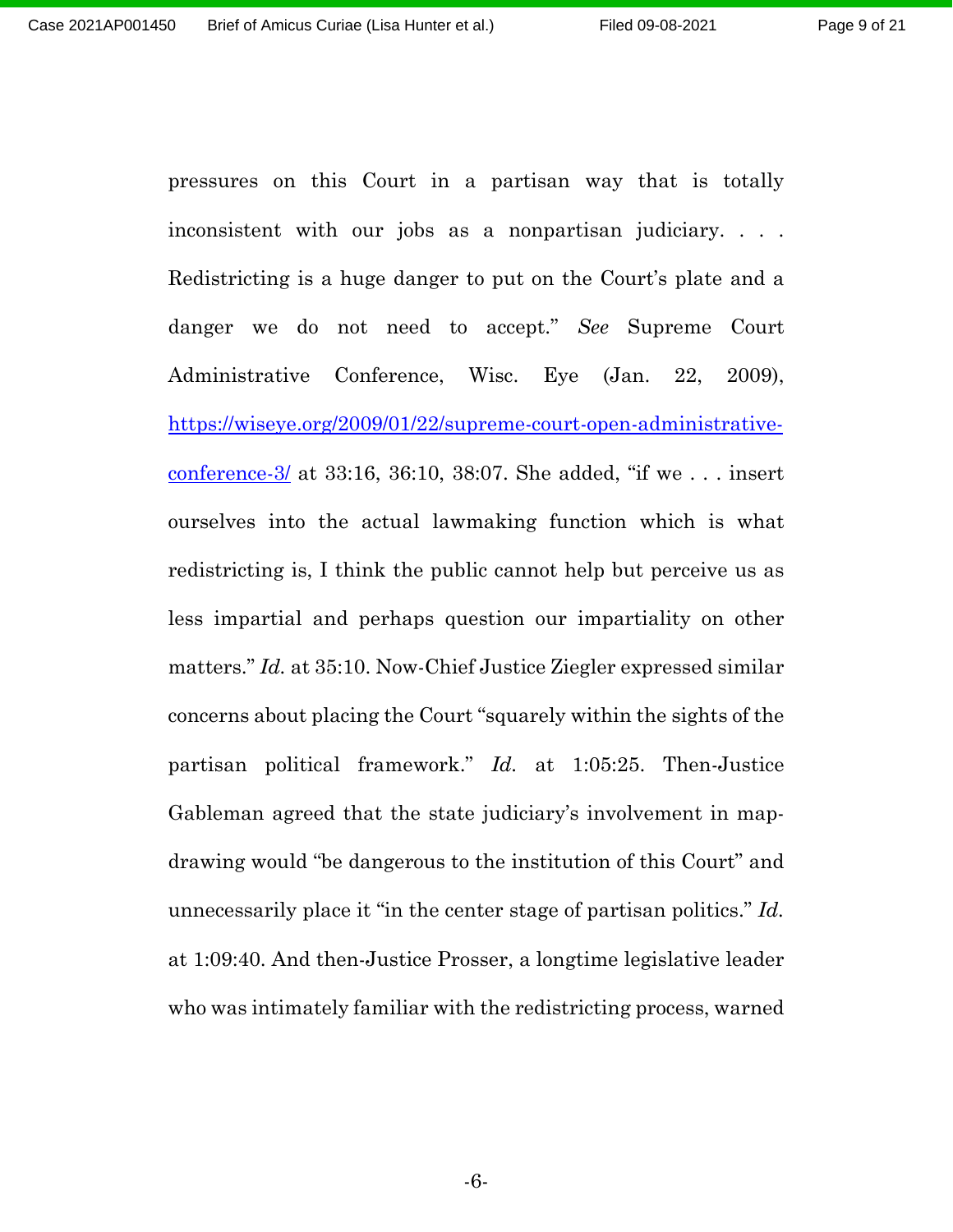that accepting redistricting litigation would "turn this Court into a much more political operation." *Id.* at 57:14.

These Justices emphasized that redistricting litigation should be resolved in a federal forum, where life-tenured federal judges are better insulated from political pressures. Then-Justice Roggensack observed that Wisconsin federal courts "had proven their competence in the past," "have done a very good job," and "are not elected officials that are apt to be seen as partisans when they do the job of redistricting." *Id.* at 34:40. She continued, "There is under no set of circumstances that the federal courts could not take this. . . . It takes four votes to start an original jurisdiction, and I say 'No.'" *Id.* at 1:14:13.

Now-Chief Justice Ziegler agreed. She explained, "We have a federal court who has lifetime appointments and they have done this three times and apparently have done it successfully. It's a minority of states that have attempted to tackle this issue, and . . . the majority of the minority [have] justices who are appointed [rather than elected]." *Id.* at 1:05:34.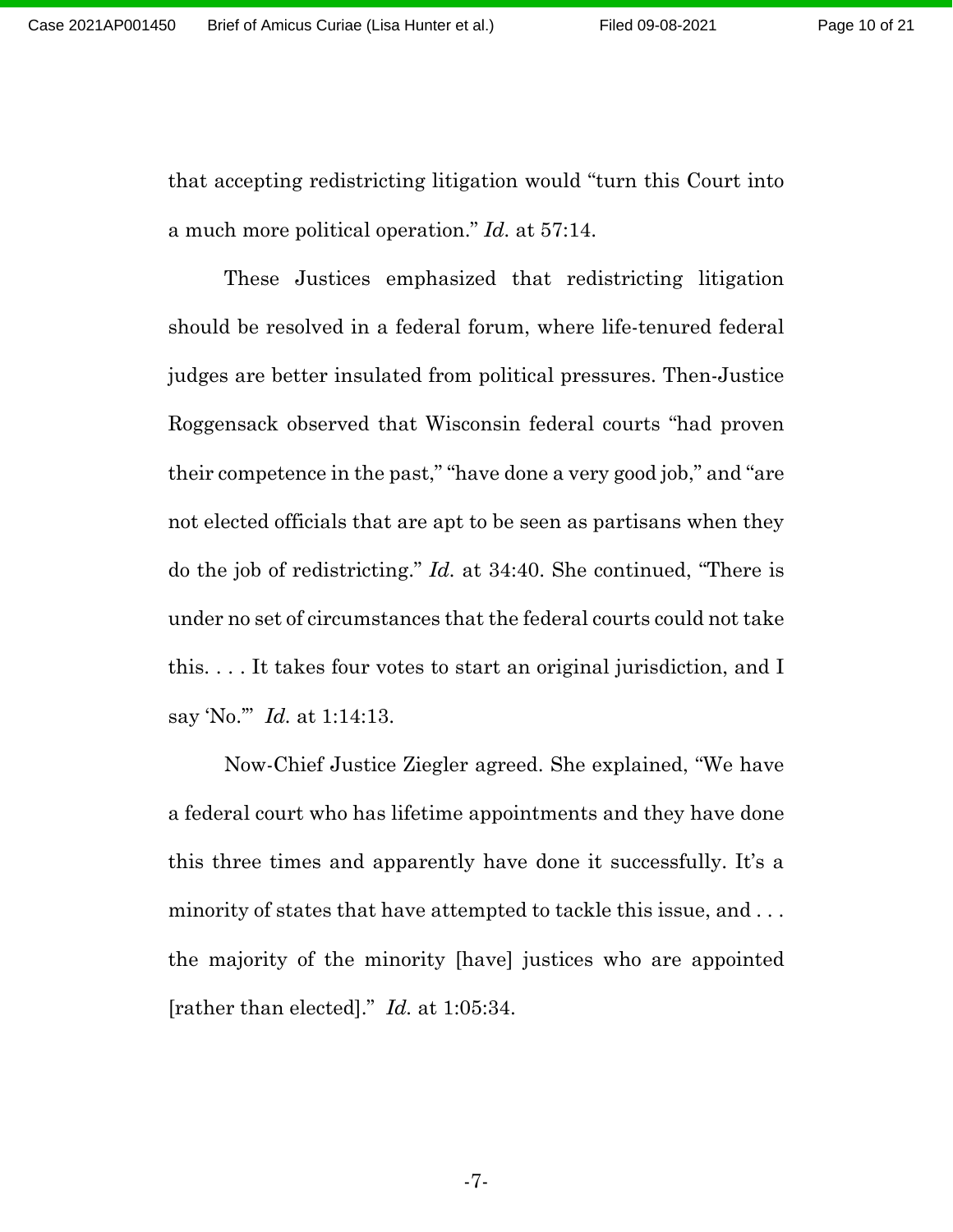Justice Prosser repeated the same sentiment: "I just think it is the wrong assignment for this Court, at almost any time, because I'm not sure people fully understand what redistricting is." *Id.* at 18:02. He further warned, "It is almost a conflict [of interest] for us to make these decisions, either extremely carefully or blindfolded, and then go back to those folks and ask for support of the Court. I think it's an inherent conflict of interests." *Id.* at 20:42. The solution, Justice Prosser explained, was simple: "Let them go to the federal court."[3](#page-10-0)

All of these considerations remain true today. This Court is under no obligation to hear this original action, and prudence counsels against it. This is doubly so where the prospect of parallel federal litigation is no mere abstract hypothetical, but rather an active reality where Petitioners have already sought intervention

<span id="page-10-0"></span><sup>3</sup> *See* Ruth Conniff, *Why the Wisconsin Supreme Court Doesn't Want to Take on Redistricting*, Wis. Examiner (Sept. 2, 2021), [https://wisconsinexaminer.com/2021/09/02/conservatives-on-the-wisconsin](https://wisconsinexaminer.com/2021/09/02/conservatives-on-the-wisconsin-supreme-court-have-explained-repeatedly-why-they-should-not-take-up-redistricting/)[supreme-court-have-explained-repeatedly-why-they-should-not-take-up](https://wisconsinexaminer.com/2021/09/02/conservatives-on-the-wisconsin-supreme-court-have-explained-repeatedly-why-they-should-not-take-up-redistricting/)[redistricting;](https://wisconsinexaminer.com/2021/09/02/conservatives-on-the-wisconsin-supreme-court-have-explained-repeatedly-why-they-should-not-take-up-redistricting/) [Comments from Election](https://www.wicourts.gov/supreme/docs/2003commentslevitt.pdf) Law Scholars, *In Re: Petition for Proposed Rule to Amend Wis. Stat. § 809.70* at 9 (Nov. 30, 2020), available at [https://www.wicourts.gov/supreme/docs/2003commentslevitt.pdf.](https://www.wicourts.gov/supreme/docs/2003commentslevitt.pdf)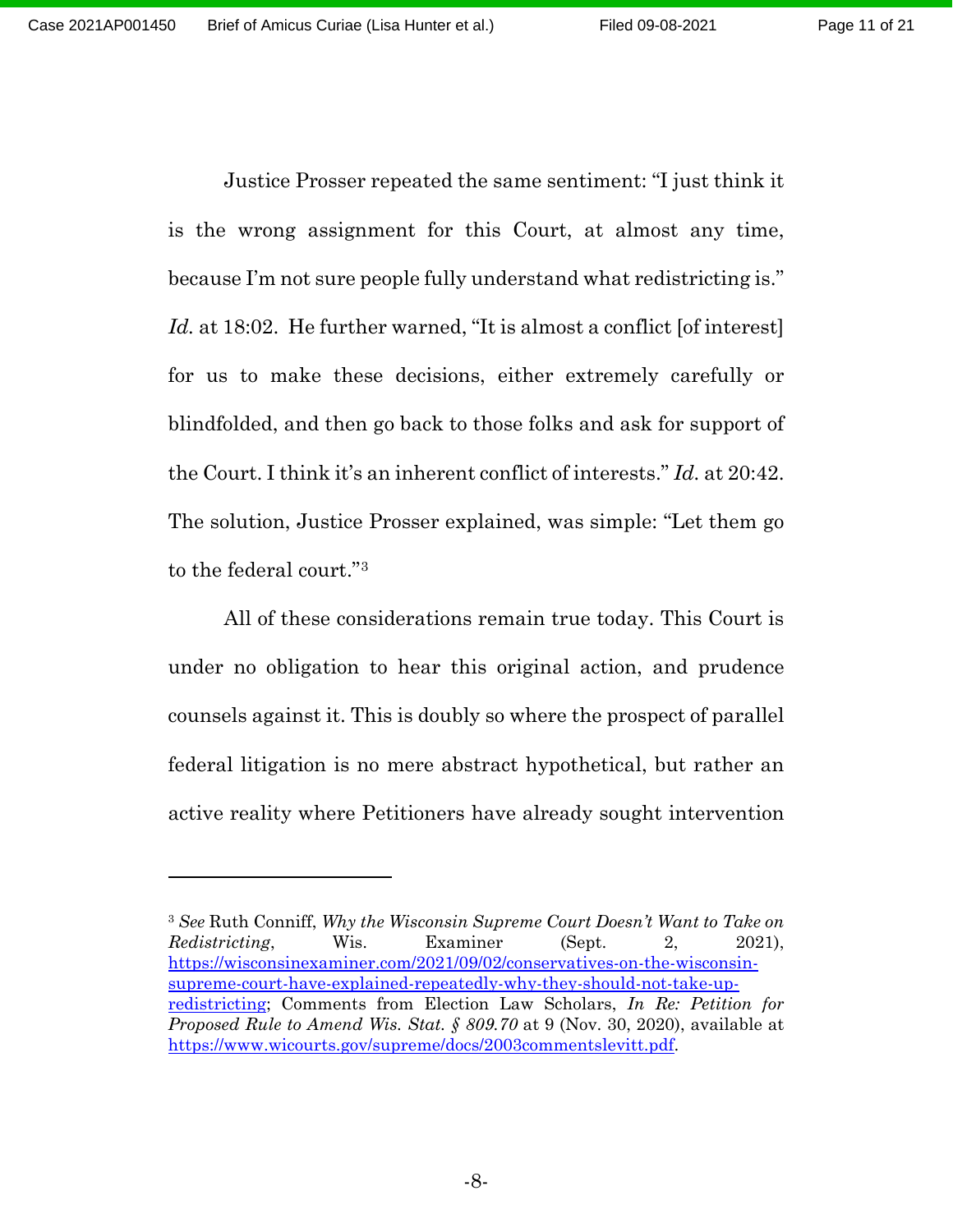unopposed. In 2002 this Court declined to accept an original redistricting action much like this one, recognizing that "[s]imultaneous, separate efforts by the state and federal courts addressing the subject of legislative redistricting would engender conflict and uncertainty" and "undermine principles of cooperative federalism." *Jensen v. Wis. Elections Bd.*, 2002 WI 13, 249 Wis. 2d 706, 639 N.W.2d 537, ¶¶ 18-19 (2002). By similarly declining to grant this Petition, the Court can reduce partisan politicization of the state judiciary, preserve the Court's reputation for impartiality, confirm that judicial considerations do not change with the political winds, and avoid federal-state duplication—all without denying Petitioners the opportunity to pursue the entirety of their requested relief in the parallel federal action.

#### <span id="page-11-0"></span>**II. Trial courts are better prepared for the intensive factfinding that this dispute is likely to require.**

The *Jensen* Court denied the petition for original action for a second reason that remains just as persuasive today: the Wisconsin Supreme Court "obviously [is] not a trial court [and so its] current original jurisdiction procedures would have to be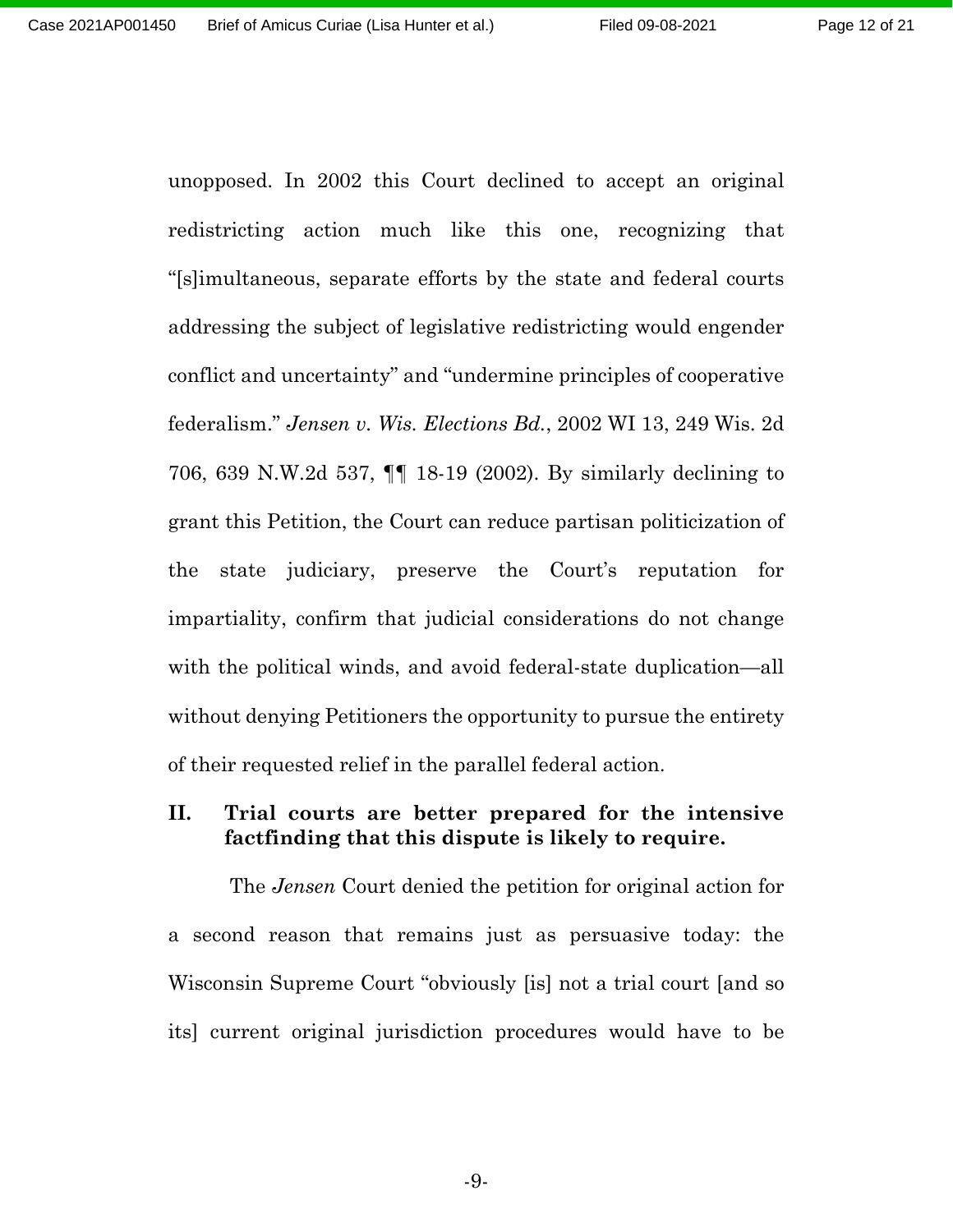substantially modified in order to accommodate the requirements of this case." 249 Wis.2d 706, ¶ 20. No different than in 2002, the current Court has not established any "protocol for the adjudication of redistricting litigation in accordance with contemporary legal standards. A procedure would have to be devised and implemented, encompassing, at a minimum, deadlines for the development and submission of proposed plans, some form of factfinding (if not a full-scale trial), legal briefing, public hearing, and decision." *Id.* This is no small task, and now is not the time for it.

This Court needs no reminding that over *six years* (from 2002-2009) were devoted to developing rule proposals crafted by neutral experts, and that the Court failed to find any of the recommendations to be sufficient. Just this year it again considered and denied a proposal—from Petitioners' own counsel, no less—that was offered specifically to prepare for this cycle's redistricting litigation. *In re Petition for Proposed Rule to Amend*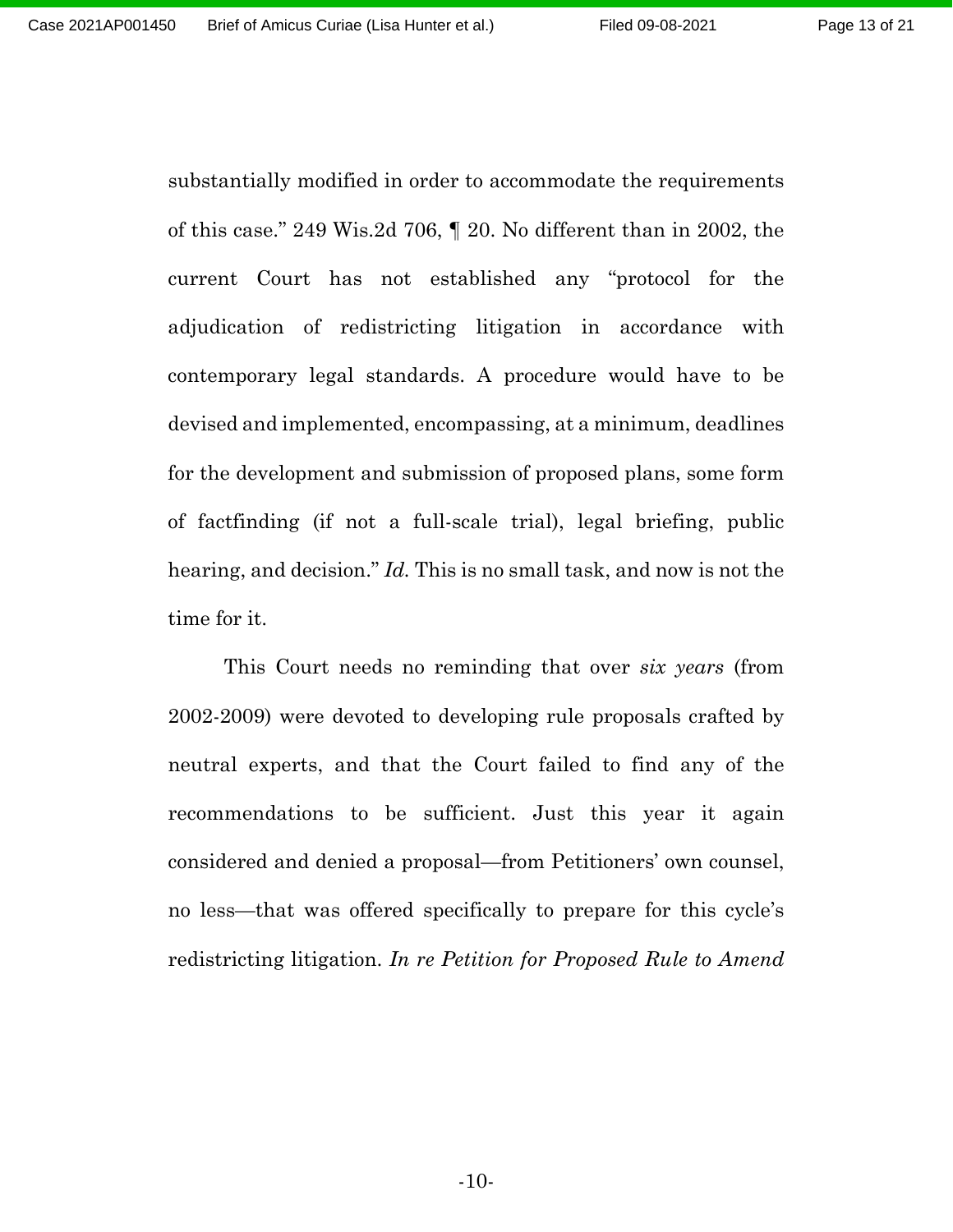*Wis. Stat. § 809.70* (May 14, 2021).[4](#page-13-0) There is no reason, time, or need for this Court to *now* develop and adopt the robust body of procedural rules that would be necessary to manage this kind of demanding, resource-intensive case.

The 2002-2009 process—which convened impartial experts to propose a formal report after years of study, and included public comment, a supplemental memorandum from the committee, and two open administrative conferences—supplies the model for how decisions of this political magnitude should be made. As the Court recognized in *Jensen*, there would be much to decide before entertaining redistricting litigation, including how to pursue factfinding; what opportunities would be provided for public hearing and comment on proposed redistricting plans; what timetables would apply for the factfinder, the public, and the Court

<span id="page-13-0"></span><sup>4</sup> Available at

[https://www.wicourts.gov/sc/rulhear/DisplayDocument.pdf?content=pdf&seq](https://www.wicourts.gov/sc/rulhear/DisplayDocument.pdf?content=pdf&seqNo=368630) [No=368630.](https://www.wicourts.gov/sc/rulhear/DisplayDocument.pdf?content=pdf&seqNo=368630)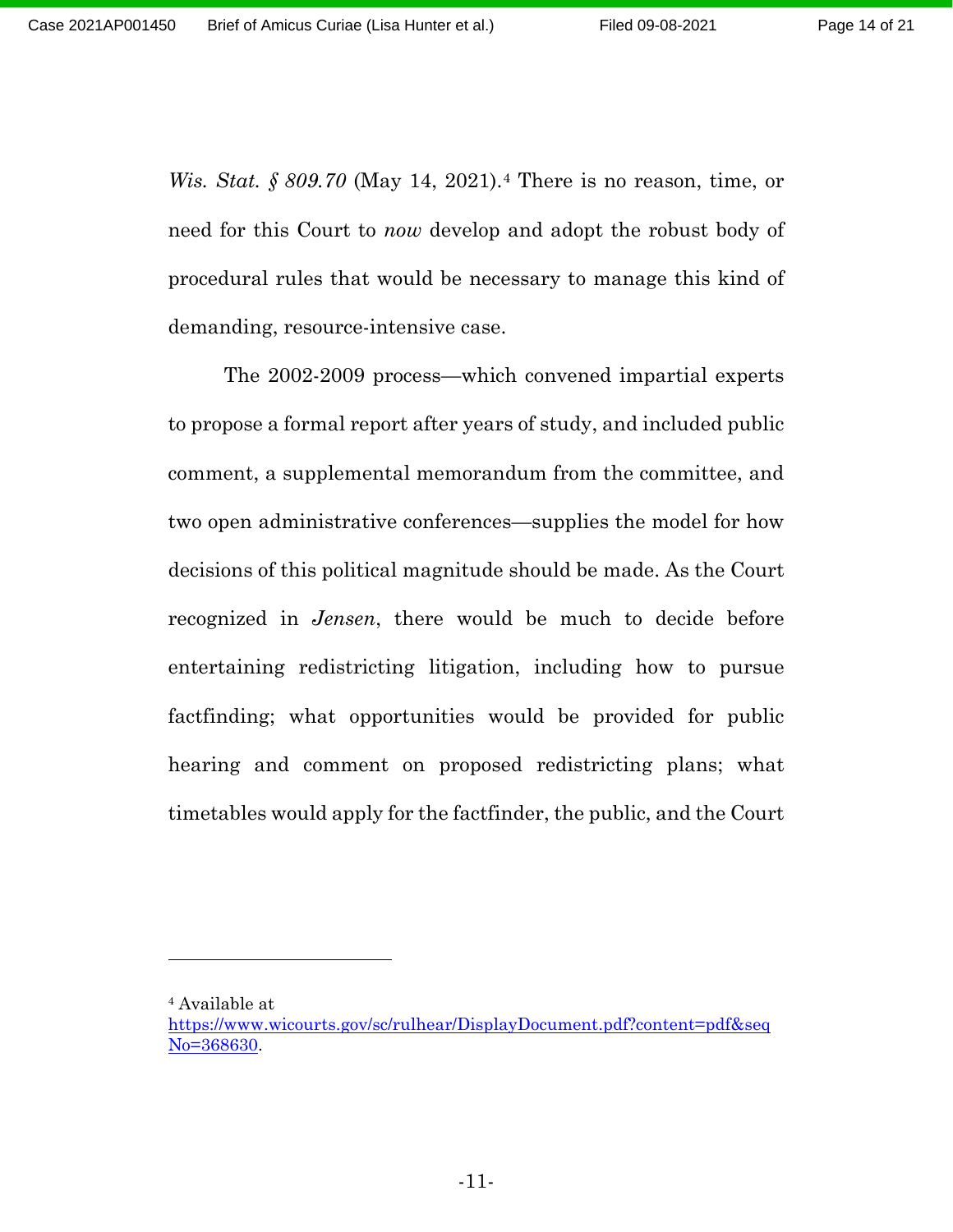Page 15 of 21

to act; and what measures, if any, could mitigate forum shopping between federal and state courts. 249 Wis.2d 706, ¶ 24.

This Court need not and should not scramble to arrange all of these rules and procedures in order for Petitioners to pursue the claims they allege because—again—these Petitioners have already filed an unopposed motion to intervene as parties to an identical action in federal district court. Resolving intricate factual disputes is the daily business of federal trial courts, and they have more experience drawing Wisconsin's legislative maps than any other body in the modern era. *See, e.g.*, *Baumgart v. Wendelberger*, No. 01-C-0121, 02-C-0366, 2002 WL 34127471 (E.D. Wis. May 30, 2002); *Prosser v. Elections Bd.*, 793 F. Supp. 859 (W.D. Wis. 1992); *Wis. State AFL-CIO v. Elections Bd.*, 543 F. Supp. 630 (Wis. E.D. 1982). In contrast to the six years this Court devoted in the 2000s to attempting to develop redistricting procedures for impasse cases, the 2002 *Baumgart* litigation saw new maps drawn and judgment entered a mere six weeks after related complaints were consolidated. *See Baumgart*, 2002 WL 34127471, at \*2. This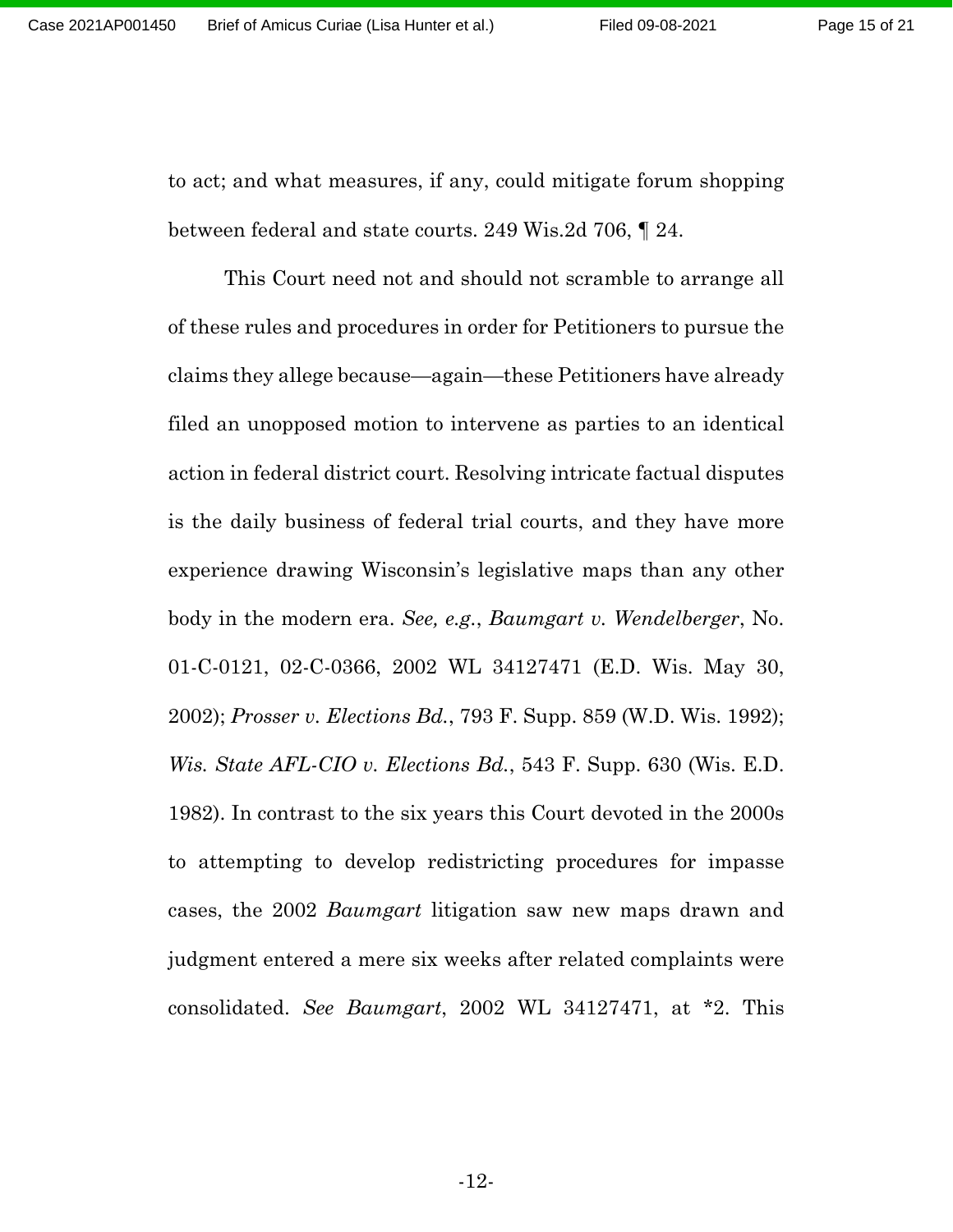efficiency reflects the Wisconsin federal courts' familiarity and facility with redistricting issues and tasks, and further confirms that a federal forum is most appropriate for this matter.

#### <span id="page-15-0"></span>**III. Petitioners do not raise any claims that will be unfamiliar to the federal court.**

Petitioners' sole hook for bringing their Petition in state court is that Wisconsin's congressional and legislative districts "violate the one person one vote principle, contained in art. IV of the Wisconsin Constitution." Pet. at 1. This is insufficient to maintain this action.

Article IV of the Wisconsin Constitution establishes the State's legislative branch. It provides for the Legislature's powers, composition, and basic organizing rules. Notably, it does not contain a single word pertaining to Wisconsin's federal representation in the U.S. House of Representatives or otherwise confer a right to vote for federal representatives from equally populated districts. That right is derived from Article I, Section 2 of the U.S. Constitution, which provides that members of the U.S. House "shall be apportioned among the several States . . .

-13-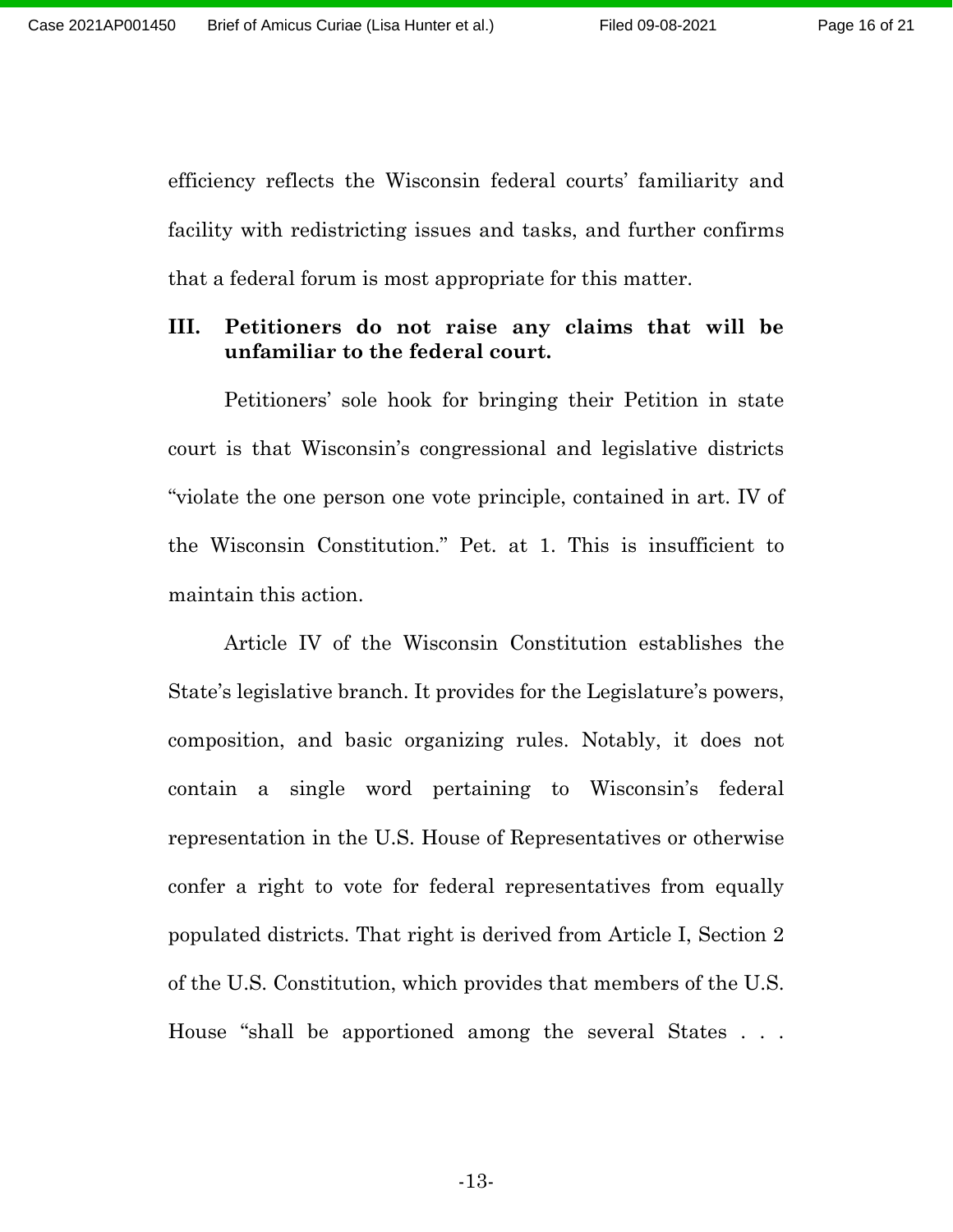Page 17 of 21

according to their respective Numbers," and which "intends that when qualified voters elect members of Congress each vote be given as much weight as any other vote." *Wesberry v. Sanders*, 376 U.S. 1, 7 (1964). Conspicuously, Petitioners cite only two state court cases in their entire Petition—*Jensen* and *State ex rel. Reynolds v. Zimmerman*, 22 Wis. 2d 544, 564, 126 N.W.2d 551 (1964)—and neither case concerned congressional redistricting. If Petitioners wished to challenge the malapportionment of Wisconsin's districts for federal representation, then they could have done what Amici did and filed a federal claim in federal court. Alternatively, they could have filed a federal claim in circuit court under Wis. Stat. §§ 751.035 and 801.50(4m), subject to removal under 28 U.S.C. § 1446. But no matter what they could have done, Petitioners clearly have not cited *any* authority, under state or federal law, for their claim pertaining to Wisconsin's congressional districts.

As for state legislative districts, this Court has recognized that a state law claim is available under Article IV, Section 3 of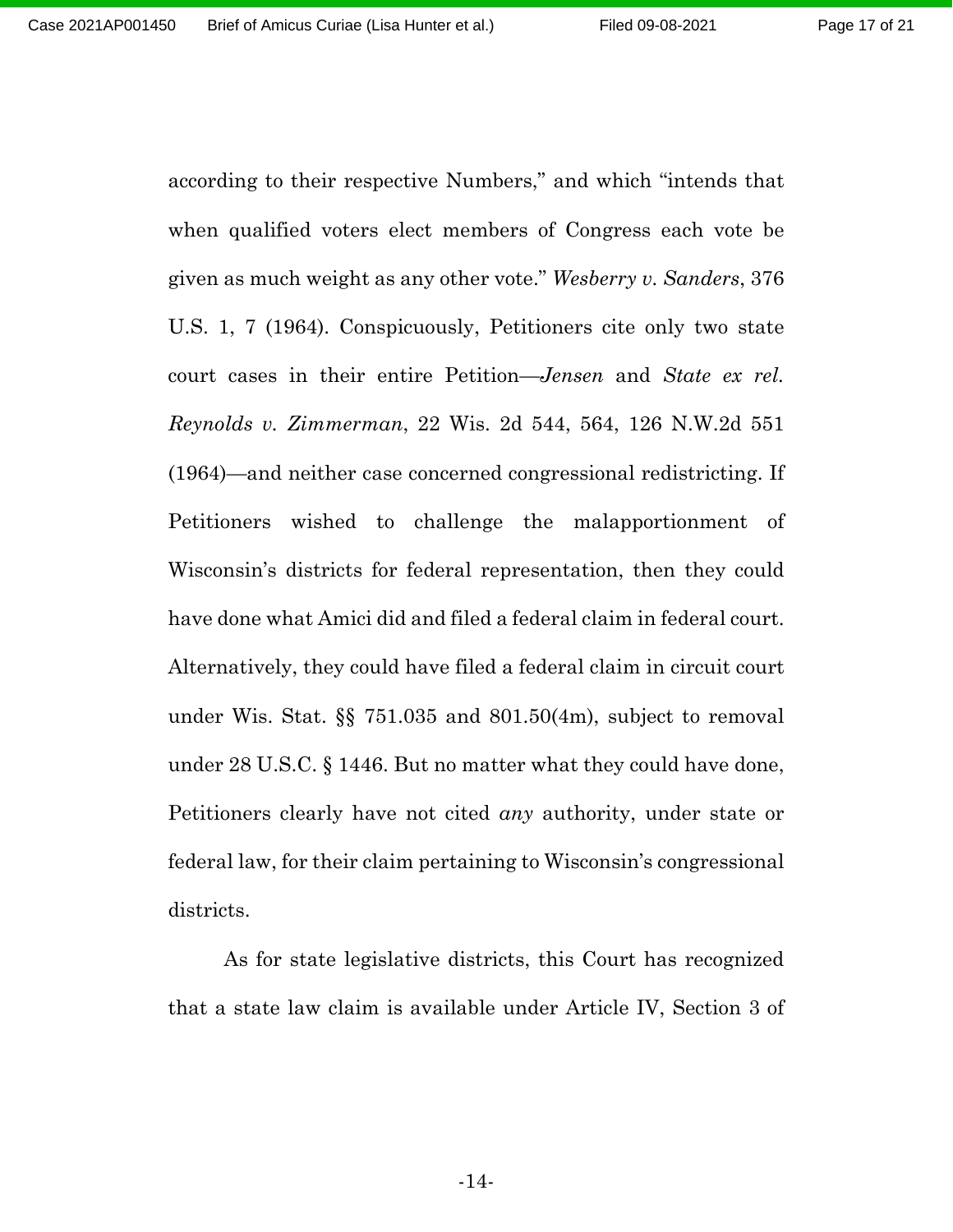the Wisconsin Constitution. *See Reynolds*, 22 Wis. 2d 544, 564. That Section simply provides that, "At its first session after each enumeration made by the authority of the United States, the legislature shall apportion and district anew the members of the senate and assembly, according to the number of inhabitants." Wis. Const. art. IV, § 3. Redistricting litigation is difficult and factintensive, but this ordinary rule of equal apportionment does not pose any interpretive puzzles that require the state judiciary's analysis. Indeed, Petitioners acknowledge that the same claim they bring under the Wisconsin Constitution can be found under the federal Constitution's Fourteenth Amendment. Pet. at 2. There is no disputing that Wisconsin's federal courts have extensive experience applying one person, one vote principles, and so nothing will be lost by continuing this litigation in that forum.

#### **CONCLUSION**

<span id="page-17-0"></span>For the reasons stated above, this Court should deny the Petition.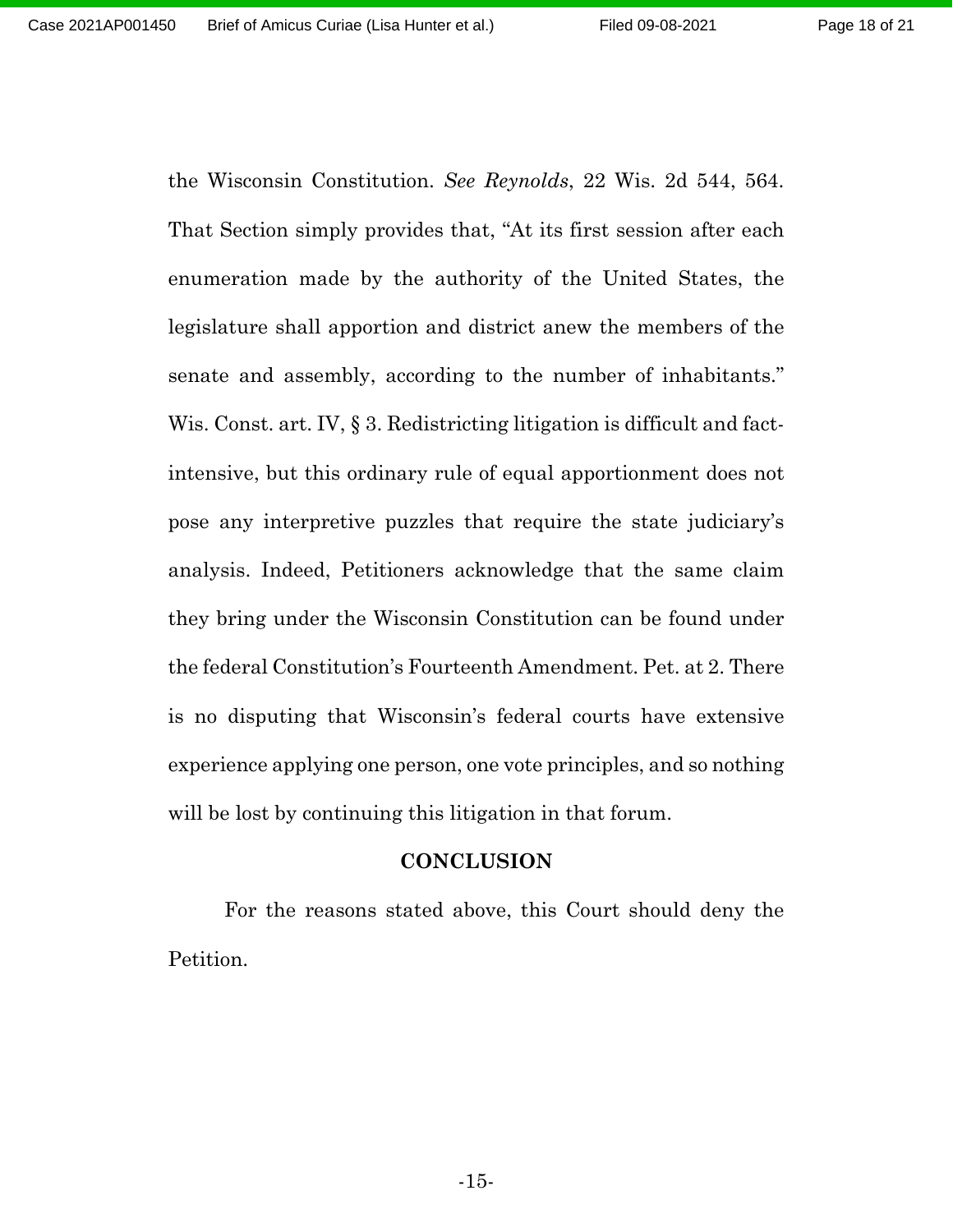Dated: September 7, 2021

Marc E. Elias\* Aria C. Branch\* Daniel C. Osher\* Jacob D. Shelly\* Christina A. Ford\* William K. Hancock\* **ELIAS LAW GROUP LLP** 10 G St., NE, Suite 600 Washington, D.C. 2002 MElias@elias.law ABranch@elias.law DOsher@elias.law JShelly@elias.law CFord@elias.law WHancock@elias.law

Respect  $/s/$ 

Charles G. Curtis, Jr. Bar No. 1013075 PERKINS COIE LLP 33 East Main Street, Suite 201 Madison, WI 53703-3095 Telephone: (608) 663-5411 Facsimile: (608) 283-4462 CCurtis@perkinscoie.com

\*Motion for Pro Hac Vice Admission Forthcoming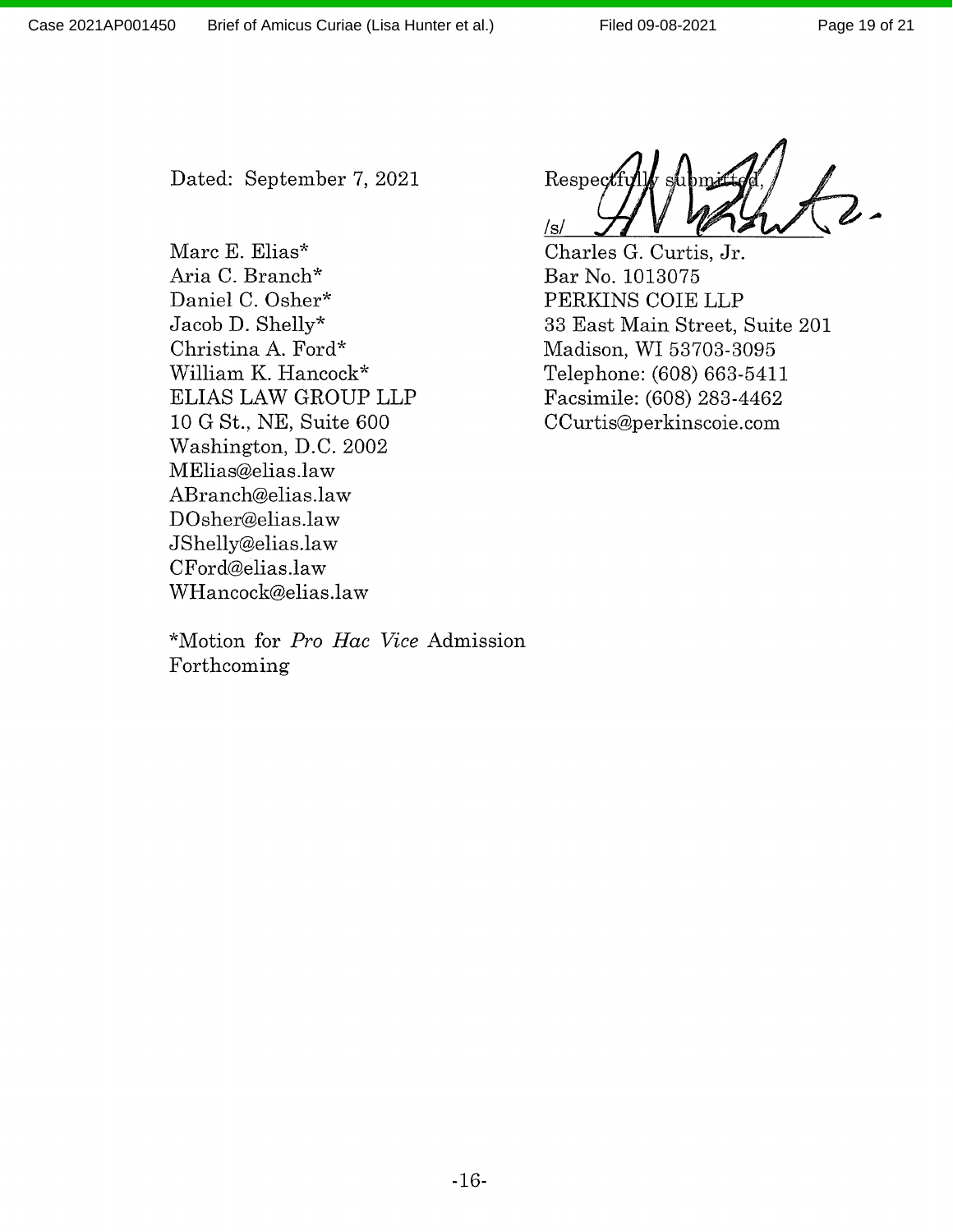#### FORM AND LENGTH CERTIFICATION

I certify that this brief conforms to the rules contained in Wis. Stat. §  $809.19(8)(b)$  and (c) for a non-party brief produced with a proportional serif font. The length of this brief is 2,402 words.

Dated: September 7, 2021

Charles G. Curtis, Jr.

#### CERTIFICATION REGARDING ELECTRONIC BRIEF

I certify that I have submitted an electronic copy of this brief in compliance with the requirements of Wis. Stat.  $\S$  809.19(12). I further certify that the electronic copy of this brief is identical in content and format to the printed form of the brief filed as of this date. A copy of this certificate has been served with the paper copies of this brief filed with the court and served on all parties.

Dated: September 7, 2021

Charles G. Curtis, Jr.